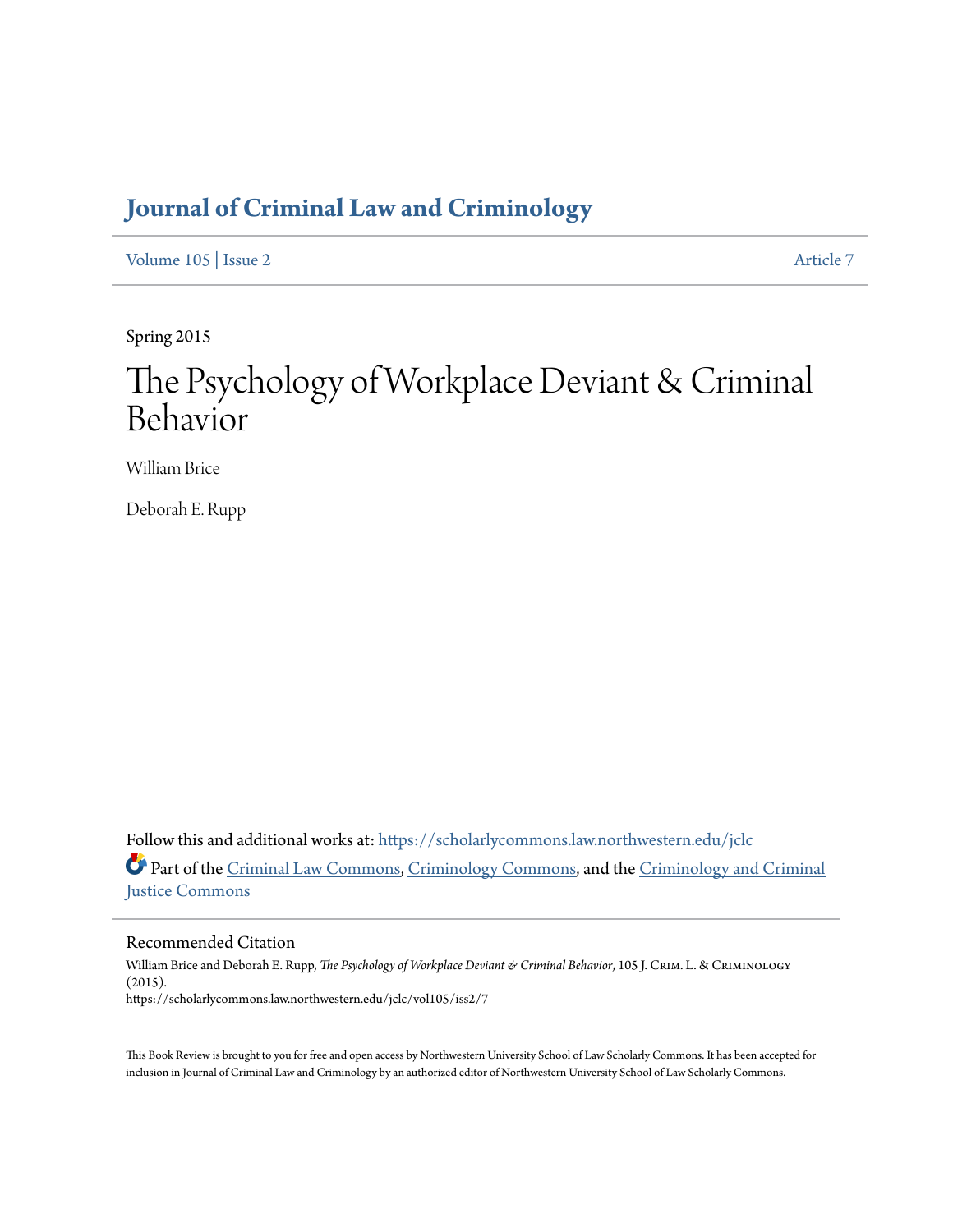# **BOOK REVIEW**

# **THE PSYCHOLOGY OF WORKPLACE DEVIANT & CRIMINAL BEHAVIOR**

### **WILLIAM BRICE\* & DEBORAH E. RUPP\*\***

STEVEN M. ELIAS, ED., *DEVIANT AND CRIMINAL BEHAVIOR IN THE WORKPLACE* (NYU PRESS 2013), 253 PP.

The 2013 book *Deviant and Criminal Behavior in the Workplace* addresses the psychological constructs, situations, and environments underlying active counterproductive workplace behaviors. Building on a diverse range of psychological findings, this book highlights that the field of criminology needs to expand outside of the realm of violence and instead look at how deviant workplace behaviors can tie into—and motivate—other types of crime.

<sup>\*</sup> William Brice is a graduate student in the Industrial and Organizational Psychology doctoral program at Purdue University. His current research interests include self-regulation, regulatory depletion, and stress. He also studies the interplay of technology and assessment, and uses such methodologies to study social issues such as disability in the workplace.

<sup>\*\*</sup> Deborah E. Rupp, Professor and William C. Byham Chair in Industrial-Organizational Psychology, Purdue University; Extraordinary Professor, Department of Industrial Psychology, University of Western Cape, received her PhD from Colorado State University, and was previously an Associate Professor of Psychology, Labor and Employment Relations, and Law at the University of Illinois. Rupp conducts research on organizational justice, corporate social responsibility, and humanitarian work psychology, as well as issues surrounding behavioral assessment, technology, bias, and the law. She is a two-time recipient of the Douglas Bray/Ann Howard Award, her research has been cited in U.S. Supreme Court proceedings, and she has worked with myriad organizations around the world. Rupp is a Fellow within SIOP, APS, and APA. She is currently serving as a SIOP representative to the United Nations and Editor-in-Chief of *Journal of Management*. She has published three books and over eighty papers and chapters, with her work appearing in outlets such as *Academy of Management Review*, *Journal of Applied Psychology*, and *Personnel Psychology*.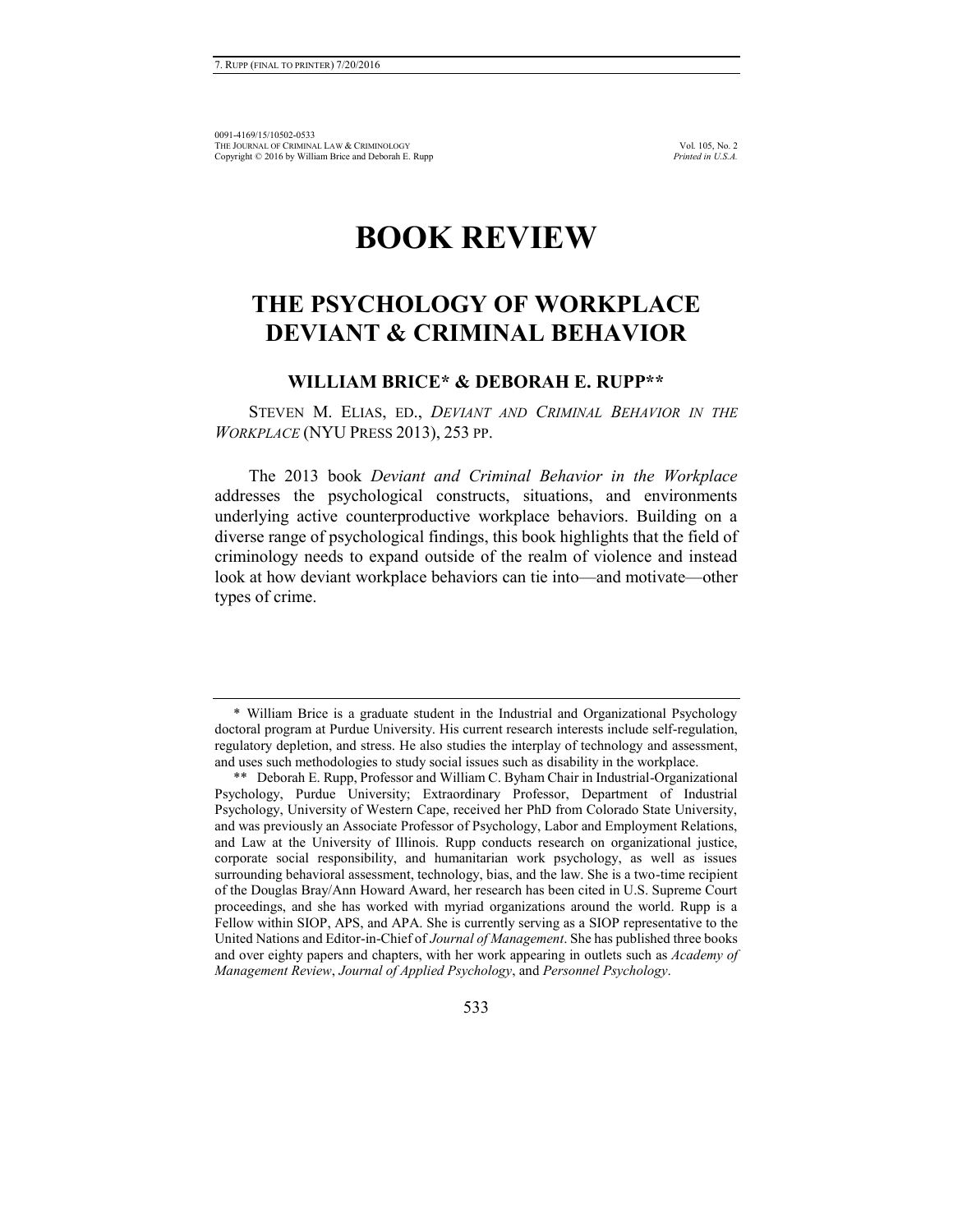#### TABLE OF CONTENTS

| Chapter 1: Conceptual Foundations: Insights from the            |  |
|-----------------------------------------------------------------|--|
|                                                                 |  |
| B. Employee Characteristics Associated with Deviant             |  |
|                                                                 |  |
|                                                                 |  |
| Chapter 3: Born to Be Deviant? An Examination of the            |  |
| Relationship Between Workplace Deviance and                     |  |
|                                                                 |  |
| Chapter 4: The Role of Occupational Stress in Workplace         |  |
|                                                                 |  |
| C. Organizational Influences on Deviant Workplace Behavior  540 |  |
| Chapter 5: Accounting in Organizational Environments:           |  |
|                                                                 |  |
| Chapter 6: Human Resource Management and                        |  |
| Deviant/Criminal Behavior in Organizations 541                  |  |
| D. The Role of (In) justice and Social Power in Deviant         |  |
|                                                                 |  |
| Chapter 7: Hazards of Justice: Egocentric Bias, Moral           |  |
|                                                                 |  |
| Chapter 8: The Role of Social Power in Sexual Harassment        |  |
|                                                                 |  |
|                                                                 |  |
| Chapter 9: When Employees Turn Violent: The Potential           |  |
| Role of Workplace Culture in Triggering Deviant                 |  |
|                                                                 |  |
| Chapter 10: Workplace Violence: Prevention and                  |  |
|                                                                 |  |
|                                                                 |  |
|                                                                 |  |
|                                                                 |  |
|                                                                 |  |

# INTRODUCTION

Workplace deviance is a form of behavior that violates organization norms and negatively impacts the well-being of organizations and their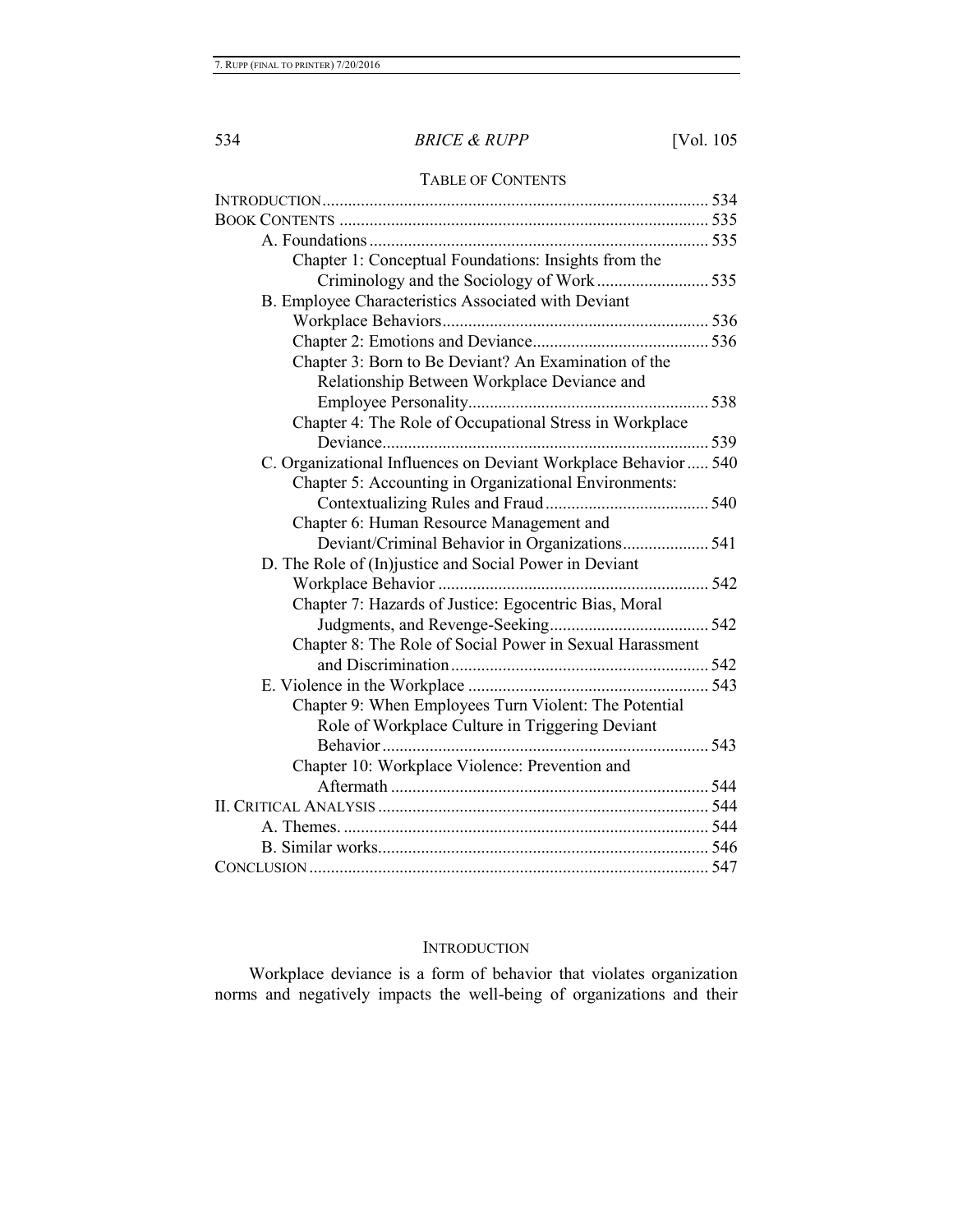members. The theoretical perspectives and corresponding empirical evidence presented within Elias's *Deviant and Criminal Behavior in the Workplace* offers significant insights for the field of criminology. By taking a multidisciplinary approach to the causes of workplace-related crime, this book highlights a number of ways the fields of organizational psychology, sociology, and management can inform criminology through the elucidation of the roots of deviant and criminal behavior in the workplace.

In this review, we provide a synopsis of the primary themes within each section, broken down by individual chapters. We then compare this volume to similar published works and discuss the unique contribution this book provides to the available literature.

# BOOK CONTENTS

#### A. FOUNDATIONS

# *Chapter 1: Conceptual Foundations: Insights from the Criminology and the Sociology of Work*

RANDY HODSON AND GARY F. JENSON

HSBC, Europe's largest bank,<sup>1</sup> paid \$1.9 billion in penalties to settle a money laundering probe involving Mexican drug cartels, Iran, and other illegal operations.<sup>2</sup> Wells Fargo paid \$175 million in restitution after discriminating against minority borrowers by increasing their interest rates.<sup>3</sup> Swiss bank UBS blamed a rogue trader at its London office for a \$2.3 billion loss as the result of fraud.<sup>4</sup> From aiding and abetting terrorists and criminals to discriminating against minorities, criminal behavior occurs in myriad ways in the workplace. Yet, as Hodson and Jenson point out, workplace crime has received relatively little attention in the criminology literature. Whereas the causes of street crime (e.g., murder, rape, burglary) tend to remain consistent across time and settings, far less is known about the psychology of workplace crime.

<sup>1</sup> *The Largest European Banks 2013*, BANKS AROUND THE WORLD, http://www.relbanks. com/top-european-banks/assets (last visited Dec. 3, 2014), *archived at* http://perma.cc/95E8- H5JZ.

<sup>2</sup> Devlin Barrett & Evan Perez, *HSBC to Pay Record U.S. Penalty*, WALL ST. J., Dec. 11, 2012, at C1.

<sup>3</sup> Charlie Savage, *Wells Fargo Will Settle Mortgage Bias Charges*, N.Y. TIMES, July 13, 2012, at B3.

<sup>4</sup> Dana Cimilluca et al., *UBS Raises Tally on Loses*, WALL ST. J., Sept. 19, 2011, at C1.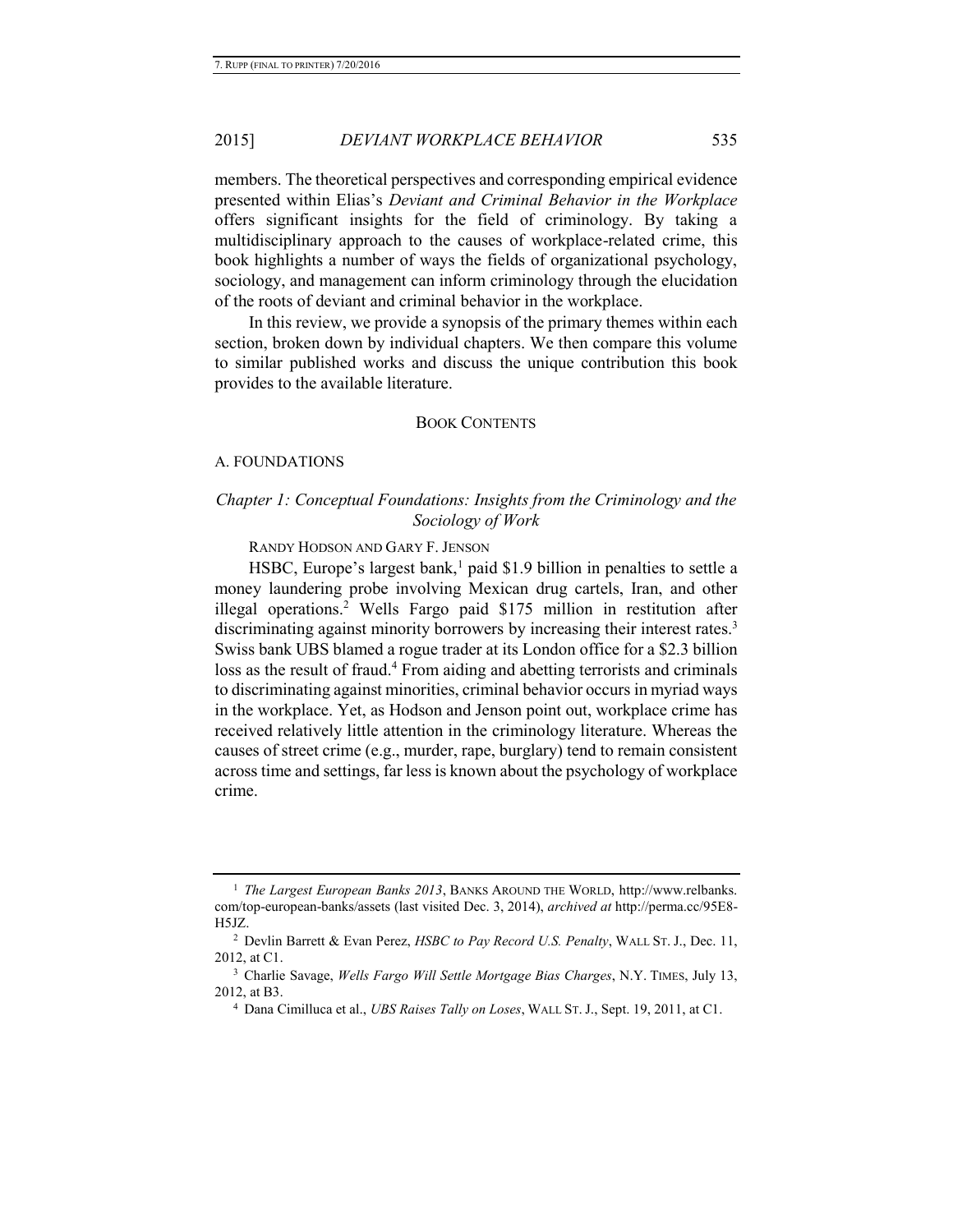These authors apply three different approaches to understanding the causes of workplace deviance: anomie theory, differential association–social learning theory, and social control theory.

*Anomie theory* (also known as strain theory) addresses the conflict within a culture of what constitutes success in life and the appropriate ways to achieve those goals. Anomie originated with Emile Durkheim as a way to address how population growth was reducing interactions between different groups, leading to reduced understanding. 5 This term was then adopted by Robert K. Merton to address the differences between culturally expected norms/goals and the actual ability to reach those goals.<sup>6</sup> Complementary to anomie theory is the concept of workplace justice, or the extent to which employees feel fairly treated at work.

 *Differential association–social learning theory*, originally proposed by Edwin Southerland, postulates that organizational culture has a strong impact on deviant behavior. That is, employees will observe the current workplace culture, reach conclusions of what is acceptable, and modify their behaviors to remain consistent with those conclusions.<sup>7</sup>

*Social control theory* purports that employees' internalized relationships, commitments, values, norms, and beliefs have an impact on their willingness to engage in deviant behavior. This theory is closely related to ideas involving personality and self-control.

# B. EMPLOYEE CHARACTERISTICS ASSOCIATED WITH DEVIANT WORKPLACE BEHAVIORS

# *Chapter 2: Emotions and Deviance*

# REBECCA MICHALAK AND NEAL M. ASHKANASY

In their chapter Michalak and Ashkanasy discuss counterproductive work behavior (CWB), organizational misbehavior, interpersonal deviance (bullying, sexual harassment, incivility), and organizational deviance (sabotage, theft, unauthorized absenteeism). The authors specifically consider the connections between emotions and workplace deviance via five complementary theoretical perspectives. For the purpose of this chapter, emotions are defined as a biosocial expression system with reactions that are short, intense and focused, and typically attached to an object or cause.<sup>8</sup>

<sup>5</sup> KENNETH ALLAN, EXPLORATIONS IN CLASSICAL SOCIOLOGICAL THEORY: SEEING THE SOCIAL WORLD 128 (2005).

<sup>6</sup> Robert K. Merton, *Social Structure and Anomie*, 3 AM. SOC. REV. 672 (1938).

<sup>7</sup> Edwin H. Sutherland, *A Sociological Theory of Criminal Behavior*, *in* CRIME AND CRIMINALS 211, 211 (Frank R. Scarpitti et al. eds., 2d ed. 2009).

<sup>8</sup> Nico H. Frijda, *Varieties of Affect: Emotions and Episodes, Moods, and Sentiments*, *in*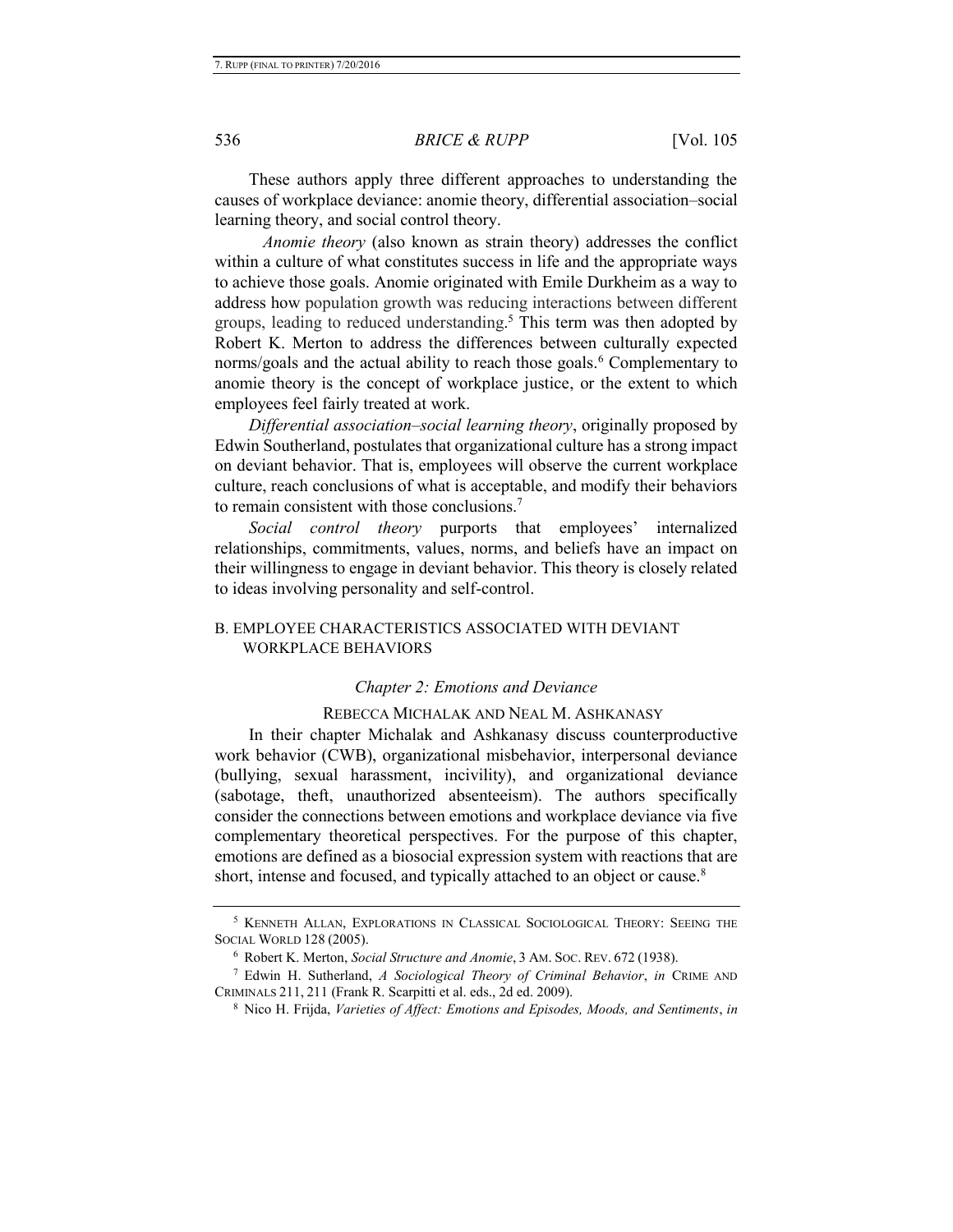A *within-persons approach* to deviance draws on affective events theory to establish the differences between emotion- and judgment-driven behaviors. Affective events theory focuses on how emotions and moods can affect job performance and satisfaction.<sup>9</sup> By examining counterproductive workplace behaviors through this lens, the authors highlight the emotional and rational components that prime the individual for workplace deviance. This theory helps explain how perceived injustice relates to behaviors such as theft, sabotage, and cyber-loafing (i.e., an individual using the Internet or other electronic devices instead of engaging in work tasks). Furthermore, the extent to which employees feel that the organization has violated their shared psychological contract can contribute to the number of revenge actions they take, the amount they abuse others, and the degree to which they engage in withdrawal behaviors.

An *individual differences approach* focuses on how perpetrator and victim traits interact with one another. By understanding and identifying how personality characteristics contribute to workplace deviance, employers can take steps, like screening and selection, to limit the presence of deviant individuals.

An *interpersonal interactions approach* deals with how employees' workplace interactions contribute to deviant behavior. From the stress of surface acting to abusive situations and bystander effects, the interactions between individuals offer plenty of potential to inhibit or exacerbate the presence of workplace deviant behaviors.

A *team perspective* focuses on the relationships between coworkers. This perspective considers how relations between leaders and subordinates impact the relationships among other group members; how leaders can moderate the emotional responses of and between team members; how emotions are transferred within a group; and what determines the individual social ties made within a group.

An *organizational culture perspective* considers how norms within an organization impact the likelihood of workplace deviance. Culture impacts emotional experiences within work settings and employees' ability to regulate their emotions—both of which can foster or prevent deviance.

Emotion has a direct impact on deviant and criminal behavior within an organization. Theft, sabotage, increased healthcare costs, damage to employer reputation, and retaliatory behavior are but a few results of emotional reactions to workplace conditions. Without an understanding of

THE NATURE OF EMOTION 59 (Paul Ekman & Richard J. Davidson eds., 1994).

<sup>9</sup> *See generally* Howard M. Weiss & Russell Cropanzano, *Affective Events Theory: A Theoretical Discussion of the Structure, Causes and Consequences of Affective Experiences at Work*, 18 RES. ORGANIZATIONAL BEHAV. 1 (1996).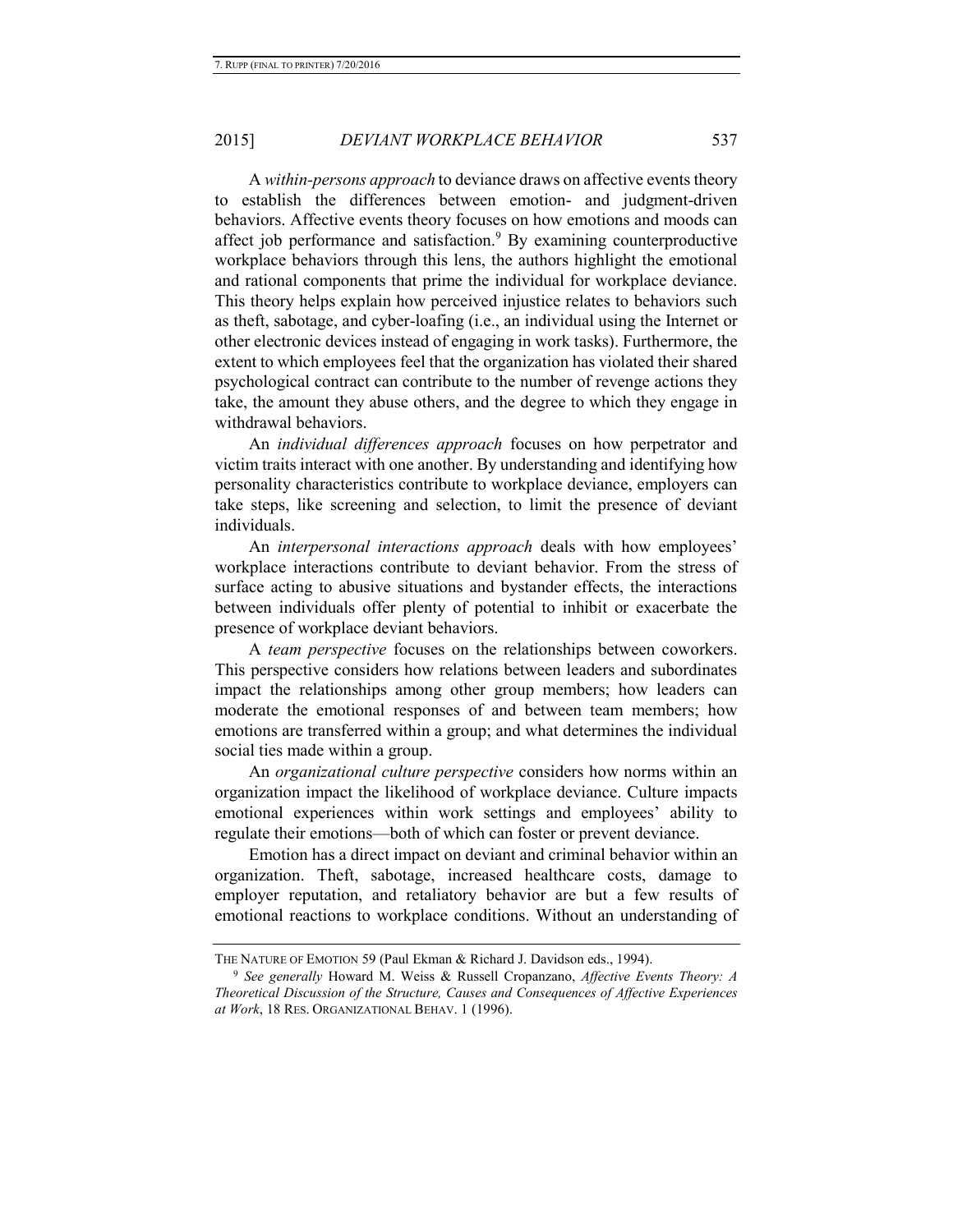the emotions and traits involved in workplace deviance, it is difficult to identify, limit, and prevent many causes of workplace crime.

# *Chapter 3: Born to Be Deviant? An Examination of the Relationship Between Workplace Deviance and Employee Personality*

# <span id="page-6-0"></span>CHRISTINE A. HENLE AND MICHAEL A. GROSS

Two basic assumptions made within workplace deviance research are (1) that behaviors are voluntary and (2) that deviant employees intend to harm the organization or its members directly. However, Henle and Gross make two important observations: first, that personality traits and organizational context interact to affect the likelihood of engaging in workplace deviance, and second, that they also can serve to encourage or discourage these same behaviors. If everyone is treated the same, why do some people engage in deviant behaviors while others do not? Do certain personality traits impact how likely someone is to engage in, or be the target of, workplace deviance? The answers to these questions lie in the concept of situation strength.<sup>10</sup> In "strong situations," there are clear-cut signals of what is acceptable or expected (e.g., do not talk during a presentation). However, in "weak situations" there is greater individual discretion in what actions can be taken (e.g., hearing verbal sexual harassment at work).<sup>11</sup> Across a number of studies, perpetrators of interpersonal deviance have been found to be low in the personality traits of conscientiousness, agreeableness, and openness to experience.<sup>12</sup> In addition, victims of interpersonal deviance have been found to be lower in emotional stability<sup>13</sup> and higher in negative affectivity<sup>14</sup> (i.e., emotionality). Reactions to injustice (i.e., deviant behaviors) often result from the interaction of personality traits and organizational environment. For example, perceived unfairness has been linked to deviance in employees who are high on impulsivity, low on agreeableness, or low on socialization.<sup>15</sup>

<sup>10</sup> *See* Mark Snyder & William Ickes, *Personality and Social Behavior*, *in* THE HANDBOOK OF SOCIAL PSYCHOLOGY 883, 904–07 (Gardner Lindzey & Elliot Aronson eds., 3d ed. 1985); Murray R. Barrick & Michael K. Mount, *Yes, Personality Matters: Moving on to More Important Matters*, 18 HUM. PERFORMANCE 359, 364 (2005).

<sup>11</sup> Barrick & Mount, *supra* not[e 10,](#page-6-0) at 364.

<sup>12</sup> Jesús F. Salgado, *The Big Five Personality Dimensions and Counterproductive Behaviors*, 10 INT'L J. SELECTION & ASSESSMENT 117, 122 (2002).

<sup>13</sup> Iain Coyne et al., *Predicting Workplace Victim Status from Personality*, 9 EUR.J. WORK & ORGANIZATIONAL PSYCHOL. 335, 341–45 (2000).

<sup>14</sup> Karl Aquino & Murray Bradfield, *Perceived Victimization in the Workplace: The Role of Situational Factors and Victim Characteristics*, 11 ORG. SCI*.* 525, 532 (2000).

<sup>15</sup> Shane Flaherty & Simon A. Moss, *The Impact of Personality and Team Context on the Relationship Between Workplace Injustice and Counterproductive Work Behavior*, 37 J. APPLIED SOC. PSYCHOL. 2549, 2564–68 (2007).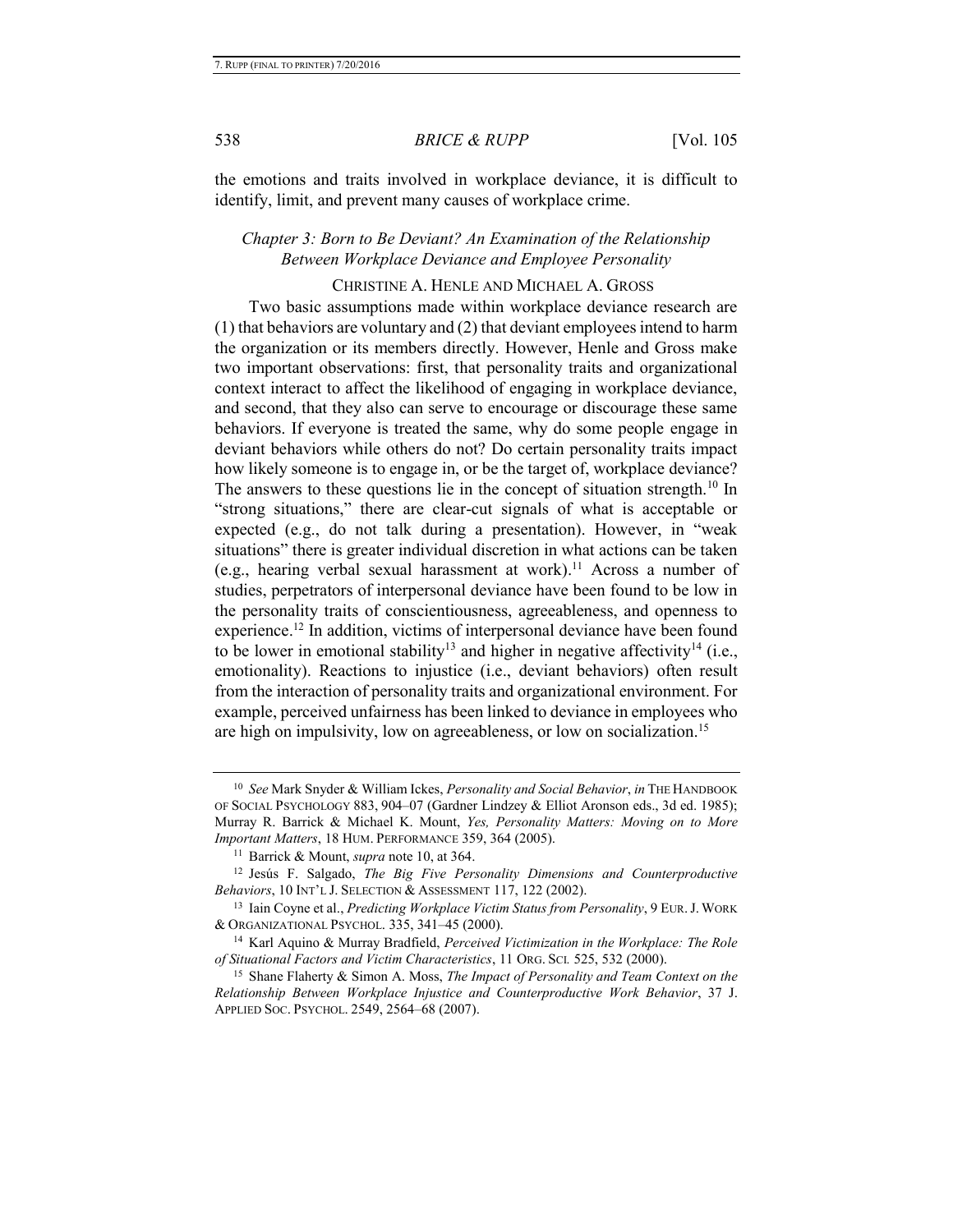The authors suggest that an organization can reduce the prevalence of deviant behavior through a combination of approaches, including: integrity prescreening, interviews, and mentoring, as well as programs focusing on employee engagement, fairness, and a reduction in interpersonal conflict. By identifying how environment and personality interact to create workplace deviance, the authors hope that interventions can occur before workplace deviance takes place.

#### *Chapter 4: The Role of Occupational Stress in Workplace Deviance*

#### SHARON L. GRANT

Grant shows connections between occupational stress and workplace deviance. Individuals go through the three phases of cognitive appraisal when facing stressors: primary appraisal, appraisal of available actions, and reappraisal. Coping mechanisms are implemented to either alter the source of stress or change the emotional response to the stressor.

Occupational stress is related to health, well-being, and performancerelated outcomes.<sup>16</sup> It has been associated with conditions such as insomnia, high blood pressure, depression, and anxiety. Even though the onset of these conditions is gradual, longitudinal research has established a strong case for stress as a causal mechanism. Occupational stress has been found to have additional short-term impacts on substance use, relationship quality, and social isolation.<sup>17</sup> Within the workplace, organizational stress has been linked to productivity, morale, attendance, and communication issues, as well as work–family conflict. It is estimated that up to 50% of absenteeism is due to occupational stress,<sup>18</sup> with an estimated one million Americans missing work every day.<sup>19</sup>

Individuals' attempts to cope with stress will depend on their perceptions of the situation.<sup>20</sup> Whereas positive appraisals of stressors can lead to higher levels of organizational citizenship behaviors, negative

<sup>16</sup> Joyce A. Adkins, *Base Closure: A Case Study in Occupational Stress and Organizational Decline*, *in* THE NEW ORGANIZATIONAL REALITY: DOWNSIZING, RESTRUCTURING, AND REVITALIZATION 111, 111–141 (Marilyn K. Gowing et al. eds., 1997).

<sup>17</sup> *See* Sandra L. Robinson & Rebecca J. Bennett, *Workplace Deviance: Its Definition, Its Manifestations, and Its Causes*, *in* 6 RESEARCH ON NEGOTIATION IN ORGANIZATIONS 3 (Roy J. Lewicki et al. eds., 1997).

<sup>18</sup> Paul J.G. Schreurs et al., *Workplace Health Programmes*, *in* HANDBOOK OF WORK & HEALTH PSYCHOLOGY 463, 465 (Marc J. Schabracq et al. eds., 1996).

<sup>19</sup> Am. Inst. of Stress, *Workplace Stress*, STRESS.ORG, http://www.stress.org/workplacestress/ (last visited Dec. 3, 2014), *archived at* http://perma.cc/RY2D-RP6D.

<sup>20</sup> Paul E. Spector & Suzy Fox, *An Emotion-Centered Model of Voluntary Work Behavior: Some Parallels Between Counterproductive Work Behavior and Organizational Citizenship Behavior*, 12 HUM. RESOURCE MGMT. REV. 269, 275 (2002).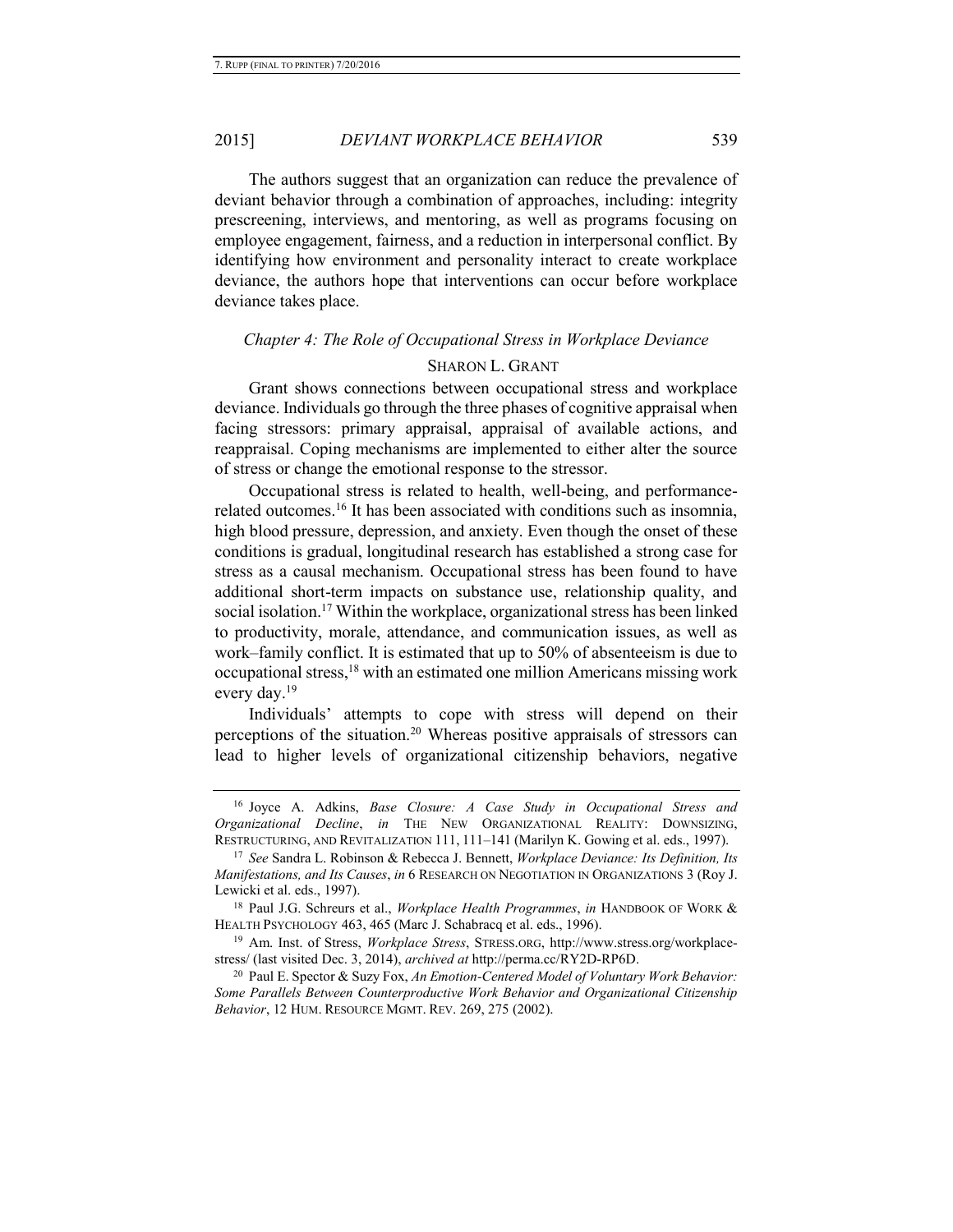appraisals have been shown to lead to counterproductive work behaviors (such as deviance). In addition, situations perceived as uncontrollable are more likely to be interpreted in a negative way, whereas situations perceived as controllable are more likely to be reacted to via problem-focused coping strategies. Emotion-focused coping strategies are more likely when the situation is not perceived as changeable and must be endured, and this sort of coping can have negative ramifications in the long run. For these reasons, it is important to understand how personality can affect the type and level of stress an individual might experience, the coping mechanisms he or she might employ, and behaviors that might follow. It has been proposed that personality will limit the options an individual might feel are available to him or her to cope with stressors.<sup>21</sup> As such, individuals with fewer coping strategies may be more likely to engage in deviant behaviors. The author highlights a number of organizational strategies that might help reduce stressrelated deviant behaviors. Organizations can create positive organizational climates by clarifying job role expectations, improving communication, implementing reward systems, and introducing other interventions aimed at enhancing employees' sense of control. Organizations can also provide stress management training aimed at helping employees identify their own sources of stress. Training employees to deal with negative emotions in a constructive way can help them identify and constructively deal with stress as a way to help reduce workplace deviance.

# C. ORGANIZATIONAL INFLUENCES ON DEVIANT WORKPLACE BEHAVIOR

# *Chapter 5: Accounting in Organizational Environments: Contextualizing Rules and Fraud*

WILLIAM L. SMITH, BRANDON HILL HAINES, AND CINDY L. SEIPEL

Smith, Haines, and Seipel illustrate how organizations might mitigate employee fraud through a combination of internal and external controls. Employee fraud can range from a few dollars stolen on a sale to a corporate executive embezzling millions from shareholders. Whereas large-scale acts can obviously have immense consequences and enable more formal organized crime, smaller scale acts can have serious consequences as well.<sup>22</sup>

<sup>21</sup> Tracey A. Revenson, *All Other Things Are Not Equal: An Ecological Approach to Personality and Disease*, *in* PERSONALITY AND DISEASE 65, 81 (Howard S. Friedman ed., 1990).

<sup>&</sup>lt;sup>22</sup> Fraud costs an estimated \$18 billion annually, with employee theft consisting of 90% of all fraud cases but only resulting in 20.8% of all revenue losses. ASS'N OF CERTIFIED FRAUD EXAM'RS, REPORT TO THE NATIONS ON OCCUPATIONAL FRAUD AND ABUSE 13–14 (2010),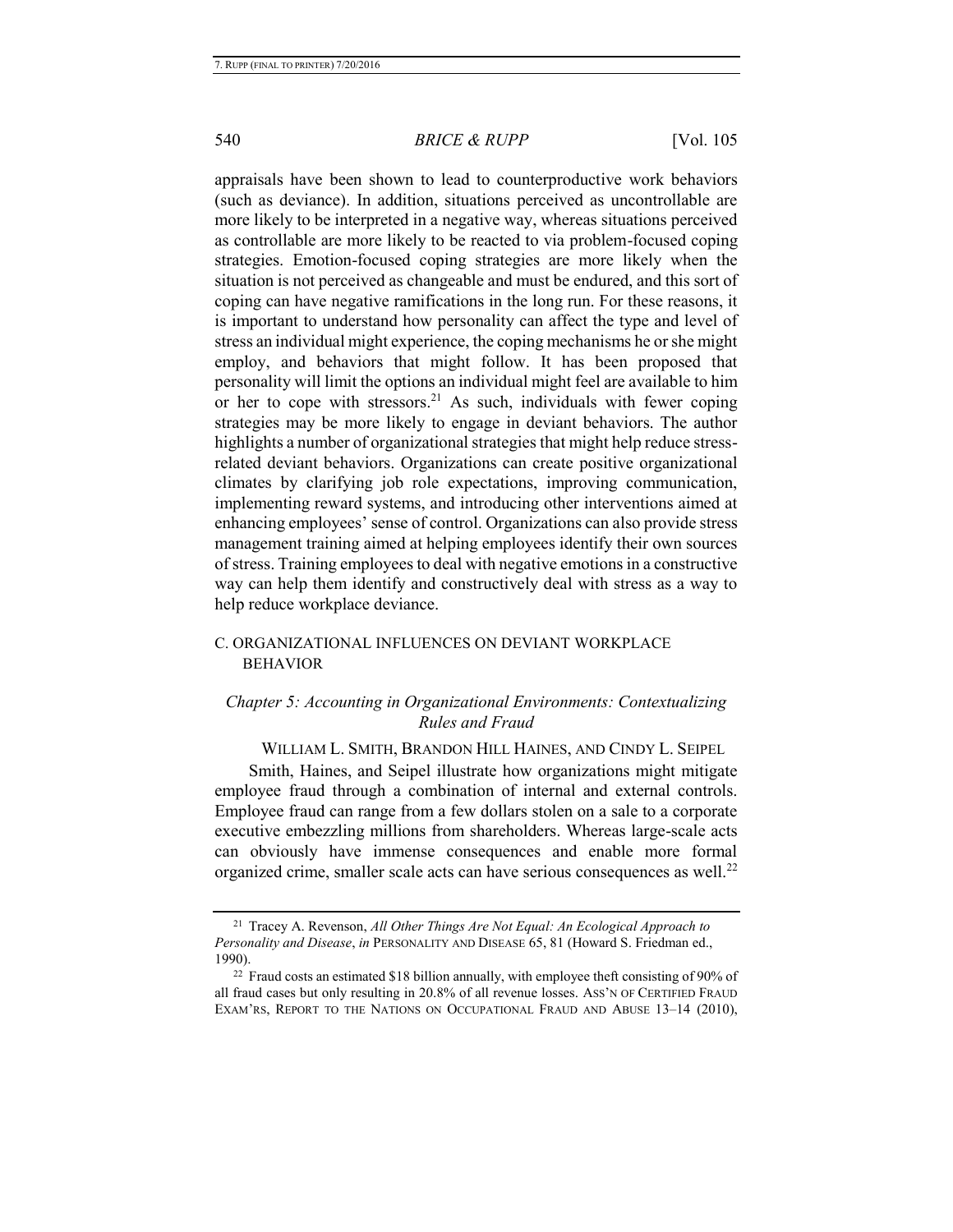It is important for criminologists to understand the potential causes of fraudulent behaviors in an attempt to uncover strategies for reducing their prevalence.

For employees to engage in fraud, there must be both incentives and opportunities within the work environment. In addition, employees must have the ability to rationalize their fraudulent activity. Employees may view fraudulent accounting practices to be for the good of the organization, as within their rights, or as retribution for an observed injustice. These perspectives are influenced by workplace climate and how criminal activities are socially constructed within the workplace. The chapter further illustrates how organizations might mitigate fraud by implementing internal and external controls.

# *Chapter 6: Human Resource Management and Deviant/Criminal Behavior in Organizations*

# PHILIP G. BENSON, GLENNIS M. HANLEY, AND WESLEY A. SCROGGINS

Benson, Hanley, and Scroggins convey the role human resources (HR) departments play in criminal/deviant behavior management. A number of strategies are presented by which HR can help mitigate the rate of deviant behaviors.<sup>23</sup> This chapter also speaks to the role of organizational culture and disclosure policies, and how they can shape employees' attitudes and behaviors. The authors argue that employees' rights to privacy and fair treatment are quite relevant in implementing practices designed to curb deviant behavior. Employers must balance the need for careful screening with the potential for bias and discrimination. Further, employers with lax policies run the risk of hiring employees who, through their deviant behaviors, harm others. In addition, different legal standards surrounding personal information, its ownership, and its protection present challenges when standardizing employment practices across state and national borders.

*available at* http://www.acfe.com/uploadedFiles/ACFE\_Website/Content/documents/rttn-2010.pdf, *archived at* http://perma.cc/F3NY-TYQT?type=live.

<sup>&</sup>lt;sup>23</sup> These strategies include engaging in selection procedures through recruitment; initial screening and selection; training and development; performance management; and terminations.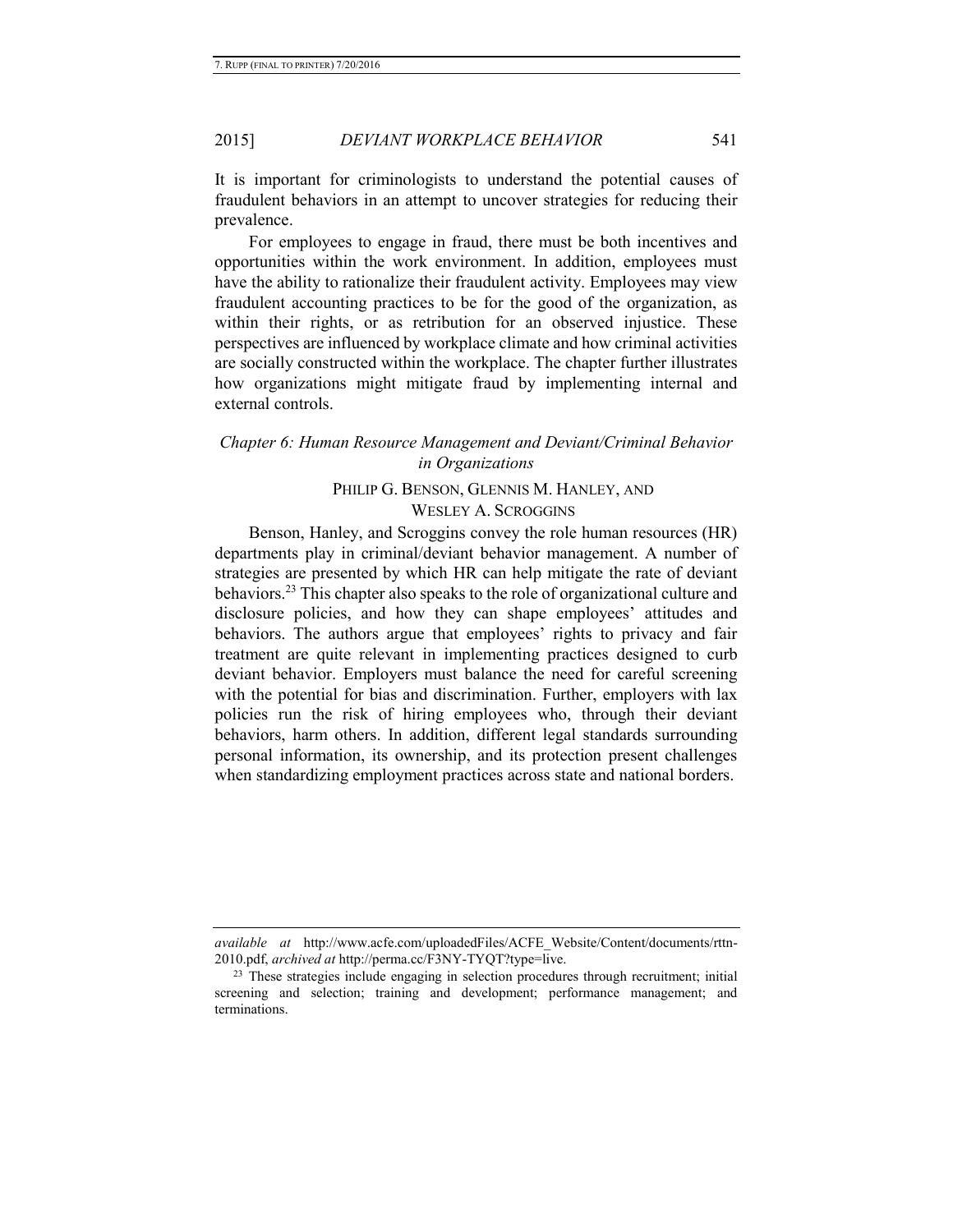# D. THE ROLE OF (IN)JUSTICE AND SOCIAL POWER IN DEVIANT WORKPLACE BEHAVIOR

# *Chapter 7: Hazards of Justice: Egocentric Bias, Moral Judgments, and Revenge-Seeking*

#### RUSSELL CROPANZANO AND CAROLINA MOLINER

When individuals are (or believe they have been) treated unfairly, they retaliate in a variety of ways. Injustice perceptions have been linked to deviant behaviors such as sabotage, violence, and aggression. Cropanzano and Moliner discuss how an employee's perceptions of fairness may be biased in favor of himself or herself. This phenomenon creates difficulties for organizations in terms of both negotiating outcomes and resolving conflicts. Since perceptions of injustice include a moral component, they are often enduring and unforgiving, potentially resulting in retaliation and revenge behaviors. These characteristics can create spirals of conflict resulting in the escalation of workplace aggression. This chapter provides a rich background on the philosophy and psychology of justice and ethics, and their ties to deviance. Each section provides insight into what can be done to break such dysfunctional and counterproductive cycles of workplace hostility (e.g., via transparency, information sharing, and behavioral consistency). Finally, the authors summarize the chapter by saying that although the task is usually thankless and difficult, organizations should prioritize treating their employees well to minimize the potential negative outcomes associated with employee injustice perceptions.

# *Chapter 8: The Role of Social Power in Sexual Harassment and Discrimination*

STEVEN M. ELIAS, LINDSEY A. GIBSON, AND CHET E. BARNEY

According to the Equal Employment Opportunity Commission, there are 23,000–27,000 claims of sexual harassment and 75,000–100,000 claims of workplace discrimination per year.<sup>24</sup> The costs associated with such behavior (e.g., court settlements), not to mention the psychological implications for victims, are staggering. Both types of behaviors are often discussed as issues of social power and dominance. A majority of harassment cases have female victims (although these statistics are slowly shifting). Research has shown that deviant behavior can result from feeling harassed, discriminated against, and essentially, powerless. In this chapter, Elias et al.

<sup>24</sup> *Charge Statistics FY 1997 Through FY 2013*, U.S. EQUAL EMP'T OPPORTUNITY COMM'N, http://www.eeoc.gov/eeoc/statistics/enforcement/charges.cfm (last visited Nov. 4, 2014), *archived at* http://perma.cc/4DPC-AZPS.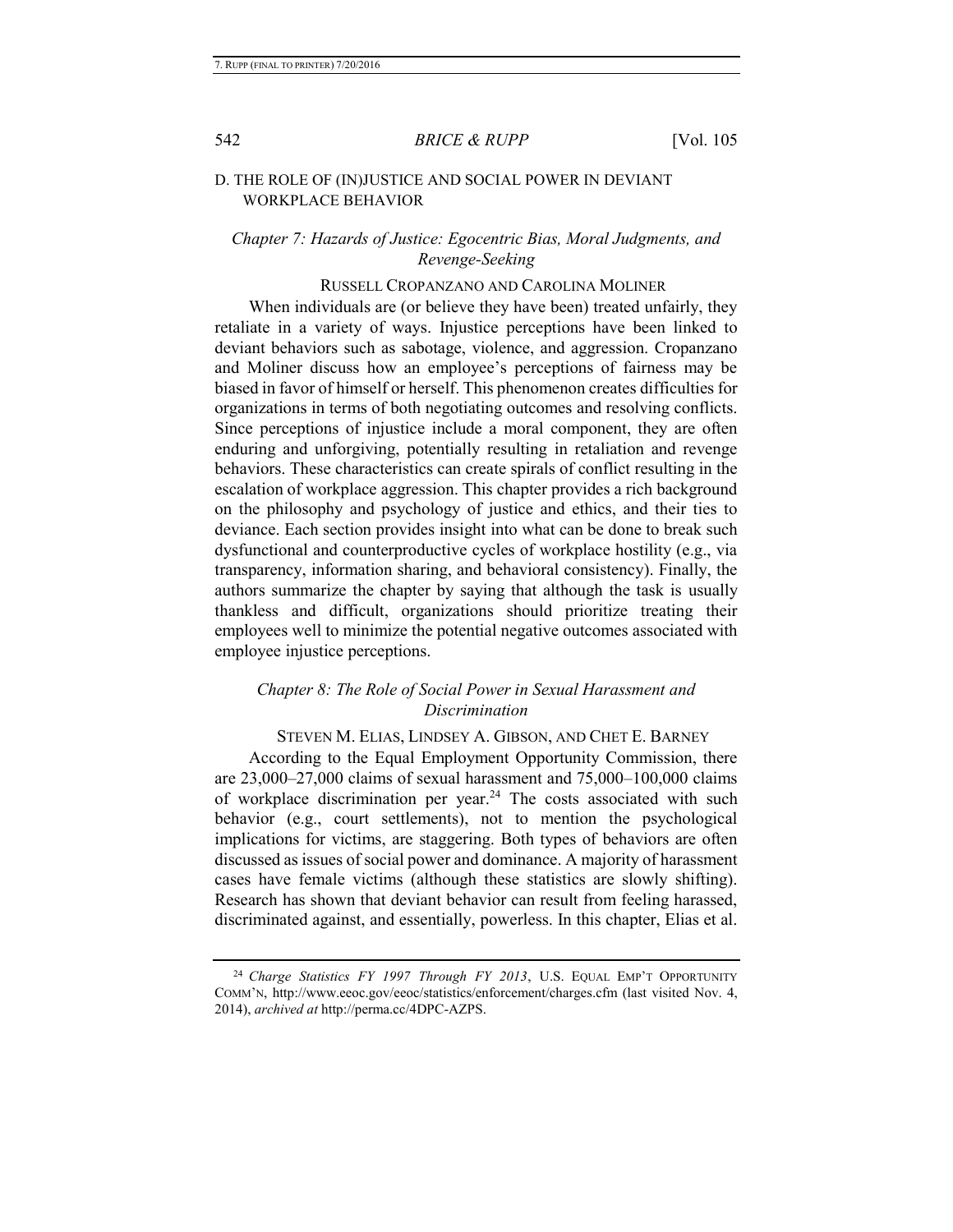review research reporting on the prevalence and consequences of harassment and discrimination. They review these two phenomena through the lens of social power, describing both the consequences of harassment and discrimination and how organizations can intervene to change power dynamics. They conclude that the social power dynamics within an organization have a significant impact on the rates of discrimination and sexual harassment, leaving it up to the organization to be knowledgeable of these factors and proactive in reducing not only harassment and discrimination, but also the retaliatory deviant behaviors that often follow the reporting of such behaviors.

#### E. VIOLENCE IN THE WORKPLACE

# *Chapter 9: When Employees Turn Violent: The Potential Role of Workplace Culture in Triggering Deviant Behavior*

#### RICKY W. GRIFFIN AND YVETTE P. LOPEZ

In the United States, it is estimated that at least one person is killed and twenty-five more are injured per week due to workplace-related violence. This violence results in immense losses, not only to the victims and their families, but also to organizations in litigation costs and lost productivity.

Griffin and Lopez delve into what triggers such behaviors. One category of "triggers" involves personality characteristics. The primary personality traits that have been identified are dispositional aggressiveness,  $2<sup>5</sup>$ Machiavellianism, narcissism, and locus of control.<sup>26</sup> A second class of triggers includes experiential influences. Employees are more likely to engage in violence if they face frustration and perceived injustice. These experiences interact with a third class of triggers: motivations. This category includes expressive motivation, or the need to release pent up anger and frustration, and instrumentation motivation, or the need to obtain balance and restore equity.

Finally, the authors argue that organizational culture plays an important role in promoting or preventing workplace violence. Organizational culture includes norms, rewards, and orientations towards employees. If an organization's culture tolerates, enables, or approves of deviant behavior, or if it is highly competitive or treats employees as expendable, it can become a breeding ground for violence. The authors propose an interactionist model of deviance where aspects of the organizational environment interact with personal characteristics to shape the propensity for workplace violence. This

<sup>&</sup>lt;sup>25</sup> The tendency to respond to a situation with aggression.

<sup>&</sup>lt;sup>26</sup> Individuals' beliefs about the amount of control they have over events that impact them.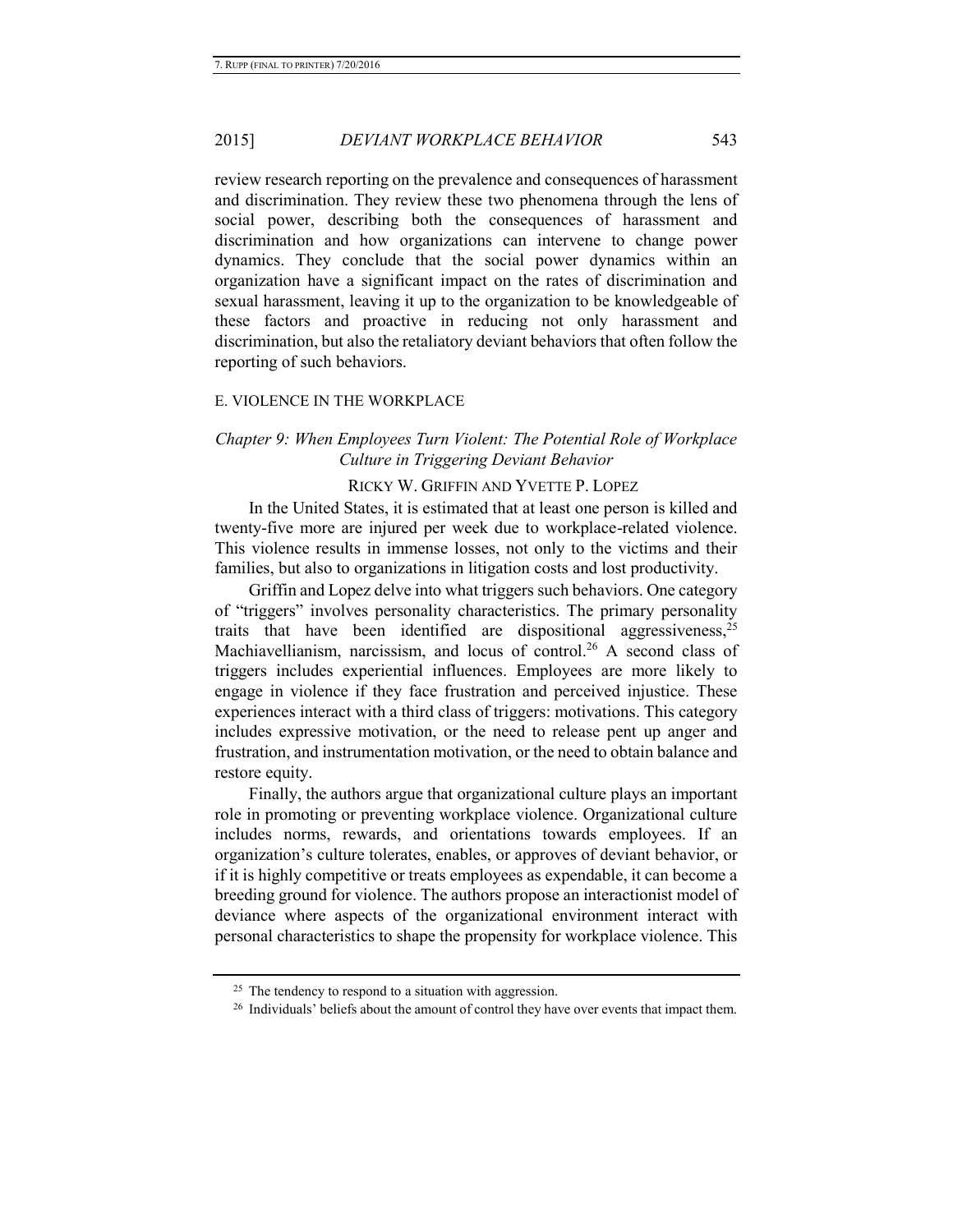model provides a simplified approach towards understanding the causes and conditions associated with violent behavior and serves as an excellent segue into the final chapter covering strategies for workplace violence prevention.

#### *Chapter 10: Workplace Violence: Prevention and Aftermath*

### ALLEN K. HESS AND CLARA E. HESS

Hess and Hess make the point that, whereas most media coverage of the topic of workplace violence involves employees murdering employees, the range of violent behaviors (and their transgressors) is broad. The authors classify violent acts according to the parties involved. These classifications include criminal intent, when the offender has no legitimate relationship with the victim; customer or client violence; employee-on-employee violence; and intimate partner violence, where the perpetrator is from a previous or ongoing relationship, and the violent act occurs in the victim's workplace.

After reviewing the widespread impact of workplace violence, the authors review strategies for violence prevention. Environmental strategies revolve around changing the physical environment (e.g., bulletproof glass, additional security). Organizational and administrative strategies involve developing programs and policies that promote a safe environment (e.g., via employee selection, employee assistance programs, and termination policies). Behavioral and interpersonal strategies involve the training of staff in violence prevention techniques, including how to identify potentially violent situations, how to decrease the likelihood of an incident, and how to respond to conflict within the workforce. Each of these strategies has an impact on the four types of workplace violence.

The authors conclude their chapter with a discussion of post-incident management. A management plan that puts into place a protocol is crucial for resuming normal operations as quickly as possible. A well-rounded prevention plan is predicted to reduce the occurrence of workplace violence, and an incident response plan is predicted to limit the damages and make the return to normalcy a much more efficient process.

#### CRITICAL ANALYSIS

#### A. THEMES

Three major themes emerge from the text as a whole, which presents a uniquely psychological perspective on deviant and criminal behavior in the workplace. The first theme involves the role of personality characteristics, situational characteristics, and their interaction in predicting a wide range of deviant/criminal behaviors. For example, in Chapter 3, we see how perpetrator characteristics, victim self-esteem, and fair treatment interact in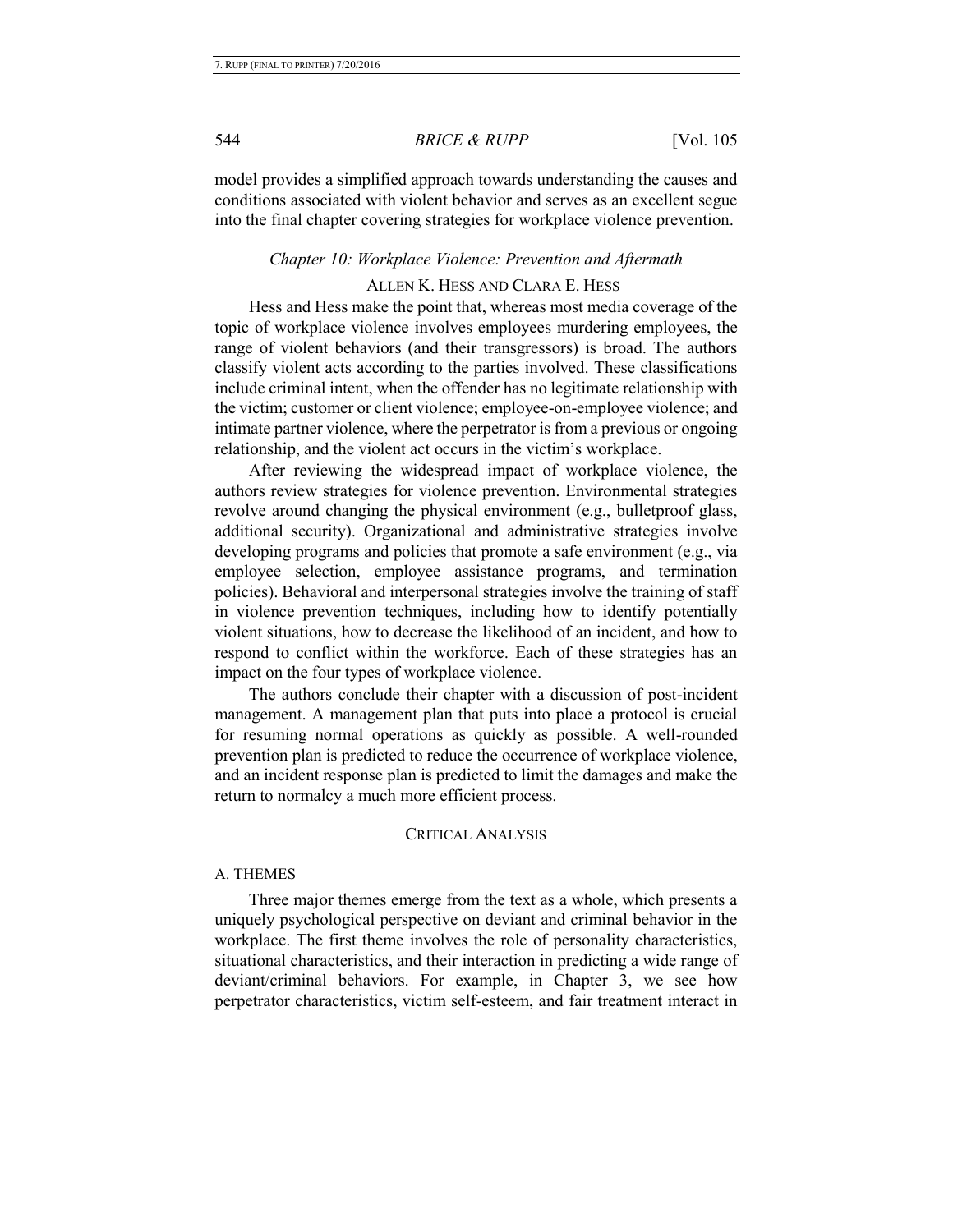influencing deviant behavior at work. We also see in Chapter 4 how personality traits interact with situational demands in determining the ways in which individuals cope with workplace stressors (which can include deviant behaviors). Whereas economic, sociological, and even anthropological perspectives on the topic of workplace crime might have provided a wider range of insight into this complex and multifaceted topic, the largely psychological position taken by this text is one that is often overlooked, but provides direct guidance as to the management of deviance within organizations.

A second overarching theme is intervention. Across the chapters, readers are offered a number of strategies for preventing workplace crime and deviance. For example, Chapter 4 describes steps that organizations might take to reduce the types and amount of stress an employee might experience, and, as a result, mitigate counterproductive responses to workrelated challenges. Chapter 10 provides strategies by which organizations might prepare for or recover from events involving workplace violence. We see how organizations might reduce the impact of workplace violence—or prevent it altogether—through targeted interventions, action planning, and policy implementation. As such, this text goes beyond a strict social scientific review and provides some concrete guidance surrounding prevention and culture change.

A final theme is a focus on the perpetrator. Some authors seem to take a "perpetrator as victim" stance. For example, we learn in Chapter 3 that certain dispositions such as passive aggressiveness can cause aggressive or hostile reactions to certain types of workplace events. We can see how certain attributes can interact with environmental characteristics to result in deviant workplace behavior such as bullying or harassment, and how such experiences can also turn victims into subsequent perpetrators of deviance and crime. Similarly, in Chapter 8, we learn about the role that organizations can play in workplace discrimination. In particular, the authors discuss the dangers of idealizing particular personality traits and advancing those with such traits into positions of power. We learn in Chapter 7 about the enduring nature of revenge and retaliation due to the extent to which perceived injustice is morally imbued. There is certainly value in these investigations. The positions taken are strongly backed by psychological theory and empirical research, and, as mentioned above, considering the dispositional and environment influences on potential perpetrators can aid organizations in mitigating deviance through human resources practices and social/cultural interventions. That being said, a focus on the actual victims of harassment, bullying, and other forms of crime and deviance also deserves psychological analysis, and could be seen as equally relevant for organizations wanting to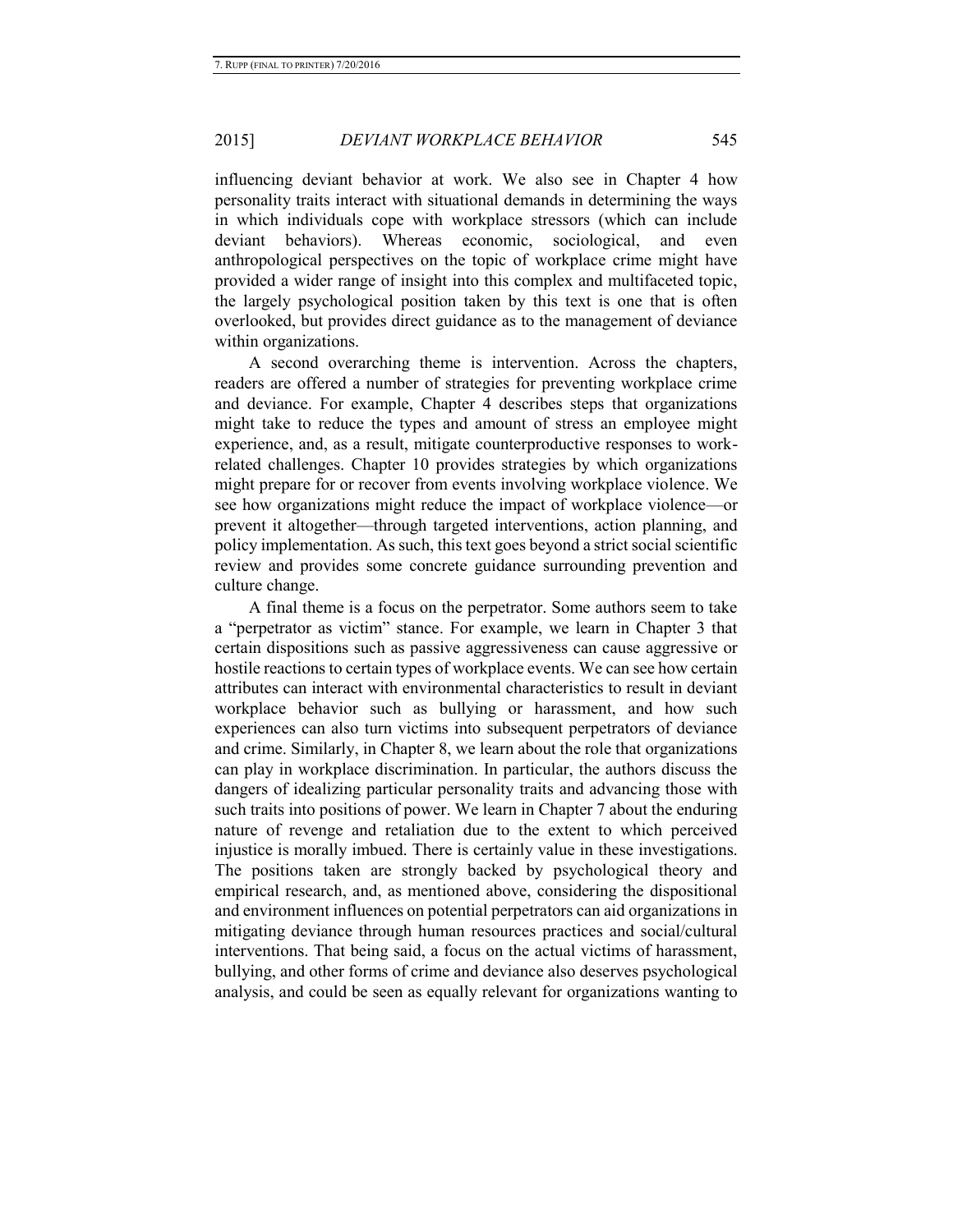mitigate the effects of workplace victimization. For example, as a notable exception to this theme, we learn in Chapter 3 that perpetrators tend to target individuals who are perceived as easy victims. Considering what makes potential victims vulnerable, and how victims cope with targeted deviance is yet another way in which organizations might develop more complex deviance management strategies.

#### B. SIMILAR WORKS

While unique in its overarching themes, *Deviant and Criminal Behavior in the Workplace* overlaps in scope to some degree with other works. These include texts that speak more generally to how individuals respond to workplace events, interpersonal interactions, and organizational cultures.

For example, *Problematic Relationships in the Workplace*<sup>27</sup> edited by Janie M. Harden Fritz and Becky L. Omdahl, focuses on "difficult" or "problematic" individuals in workplace relationships. Unlike the Elias text, this edited book, comprised primarily of chapters written by communications scholars, takes more of a "victims" perspective. Rather than focusing on individual differences or cultural influence, this book focuses more on goal setting and relationship management. There is, however, a focus in one chapter on stress, burnout, and mental health consequences of problematic work relationships.

<span id="page-14-0"></span>*Antisocial Behavior in Organizations*, <sup>28</sup> edited by Robert Giacalone and Jerald Greenberg, conceptualizes antisocial behavior as a response to frustrations at work. A frustration is defined as any event or situation that interferes with employees achieving specific goals.<sup>29</sup> In this case, an individual will engage in antisocial behavior as an attempt to remove the cause of the frustration. Some examples of this include: theft of resources, destruction of problematic equipment, and displacement of retaliatory behavior. This text shares some of the perspectives offered by Elias and colleagues in that it factors in many of the environmental and cultural influences on deviant behavior (although the chapters in Elias's text provide significantly updated literature reviews). Elias remains unique, however, in his in-depth exploration of dispositional influences.

<sup>&</sup>lt;sup>27</sup> 2 PROBLEMATIC RELATIONSHIPS IN THE WORKPLACE (Janie M. Harden Fritz & Becky L. Omdahl eds., 2012).

<sup>&</sup>lt;sup>28</sup> ANTISOCIAL BEHAVIOR IN ORGANIZATIONS (Robert A. Giacalone & Jerald Greenberg eds., 1997).

<sup>29</sup> Paul E. Spector, *The Role of Frustration in Antisocial Behavior at Work*, *in* ANTISOCIAL BEHAVIOR IN ORGANIZATIONS, *supra* note [28](#page-14-0), at 1.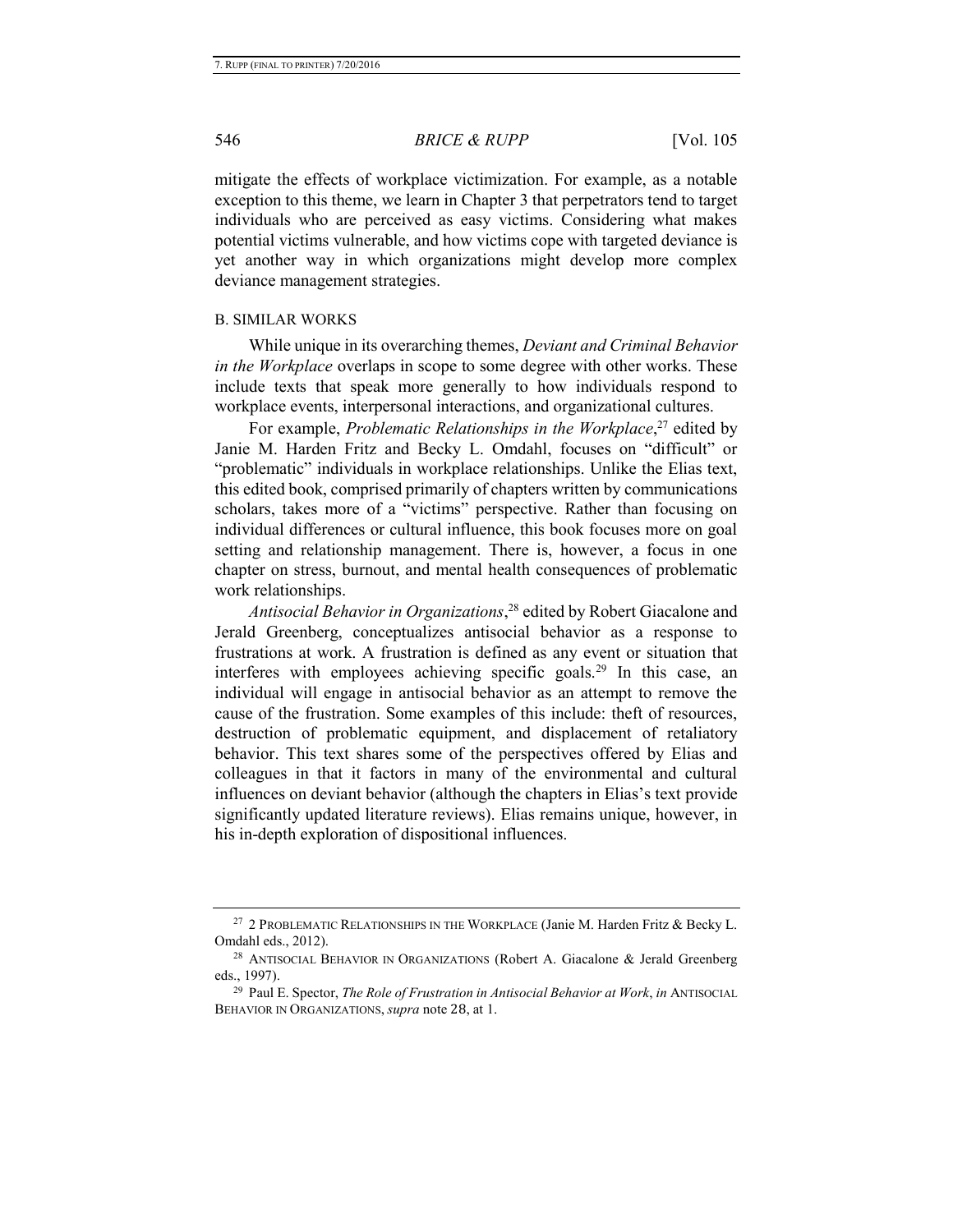*Managing Organizational Deviance*, <sup>30</sup> edited by Roland E. Kidwell, Jr. and Christopher L. Martin, also focuses on the organizational environment and how it influences and potentially incentivizes deviant behavior in otherwise good employees. Whereas a number of themes similar to those of Elias are inherent to this work (especially the focus on practical implications), this text is fundamentally more applied in nature and practitioner-focused as compared to Elias. Each chapter provides case studies illustrating the topics covered, and, as such, contains less theoretical depth in comparison. Chapters are authored, however, by a number of top ethics scholars, and thus this work could serve as a nice companion to the Elias text.

*Handbook of Workplace Violence*, <sup>31</sup> edited by E. Kevin Kelloway, Julian Barling, and Joseph J. Hurrell, Jr., focuses solely on the causes and effects of workplace violence. The chapters presented focus primarily on the forms and sources of violence, as well as the preventative measures that can be taken to curb such behaviors. This work extends the Elias chapters, which are more generalized in their scope, by organizing chapters around violence in specific workplace contexts, including nursing, schools, police departments, labor unions, war settings, peacekeeping efforts, and community work (even including cyber-deviance and violence between young workers). The last section of chapters focuses directly on intervention. As with the Kidwell and Martin text, this volume contains the work of many influential thought leaders in the area of workplace violence and as such would also serve as complementary to the Elias text.

# **CONCLUSION**

Elias's *Deviant and Criminal Behavior in the Workplace* is a valuable resource for scholars and practitioners alike, providing other fields with an up-to-date understanding of the prevalent psychological approach to deviant and criminal behaviors in the workplace. Together, the chapters cover the full landscape of both personality and situational characteristics influencing counterproductive, criminal, and violent behaviors that occur in workplace settings. The authors comprehensively cover these issues and situate them in the legal, organizational, and psychological context, which can both enable and bind organizations' ability to prevent and respond to such behaviors. We hope this text will introduce law and criminology to the research of organizational psychologists. Further, we hope organizational psychologists will think more critically about the legal implications of their research

<sup>&</sup>lt;sup>30</sup> MANAGING ORGANIZATIONAL DEVIANCE (Roland E. Kidwell, Jr. & Christopher L. Martin eds., 2005).

<sup>&</sup>lt;sup>31</sup> HANDBOOK OF WORKPLACE VIOLENCE (E. Kevin Kelloway et al. eds., 2006).